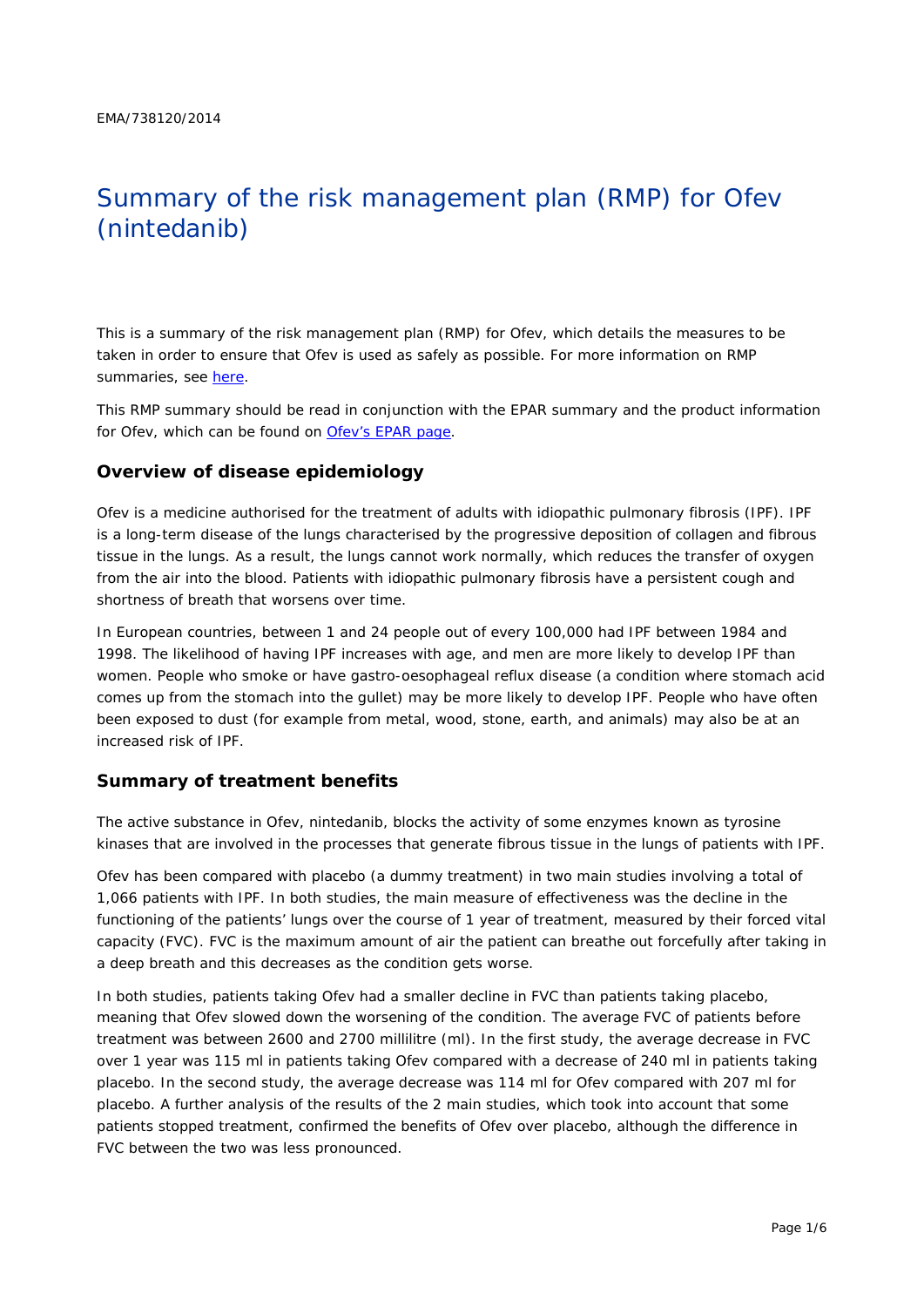# **Unknowns relating to treatment benefits**

At present, there is little experience of using Ofev in pregnant or breastfeeding women; patients who have decreased liver function and severely reduced kidney function; patients who have wounds that are healing; patients of black ethnicity; and patients who are receiving a full dose of medicines to prevent blood clotting. However, there is no evidence to suggest that taking Ofev is not safe or effective in these patients. Also, there is limited experience on the combined use of Ofev and pirfenidone (another medicine for IPF marketed as Esbriet in the EU). The impact of taking Ofev on the safety and effectiveness of hormonal contraceptives is not known.

### **Summary of safety concerns**

| <b>Risk</b>                                                                                                                           | What is known                                                                                                                                                                                                                                                                                                                                             | Preventability                                                                                                                                                                                                                                                                                                                                                                                                                                                                  |  |
|---------------------------------------------------------------------------------------------------------------------------------------|-----------------------------------------------------------------------------------------------------------------------------------------------------------------------------------------------------------------------------------------------------------------------------------------------------------------------------------------------------------|---------------------------------------------------------------------------------------------------------------------------------------------------------------------------------------------------------------------------------------------------------------------------------------------------------------------------------------------------------------------------------------------------------------------------------------------------------------------------------|--|
| Diarrhoea                                                                                                                             | In the 2 main studies, more patients<br>treated with Ofey had diarrhoea than<br>patients receiving placebo (62% versus<br>18%). Most patients who had diarrhoea<br>had mild or moderate diarrhoea.                                                                                                                                                        | Management of diarrhoea should start at<br>its first signs. Patients should receive<br>anti-diarrhoeal medicines, and also<br>rehydration fluids (by mouth and/or into<br>a vein, if necessary) to prevent or treat<br>dehydration where appropriate. Patients<br>with severe diarrhoea may require dose<br>reduction and/or interruption of therapy<br>with Ofev. Recommended dose<br>reductions for Ofev are provided in the<br>summary of product characteristics<br>(SmPC). |  |
| <b>Blood test</b><br>results<br>indicating<br>possible<br>decreased liver<br>function (liver<br>enzyme and<br>bilirubin<br>elevation) | In the 2 main studies, more patients<br>treated with Ofey had blood test results<br>indicating possible decreased liver<br>function than patients receiving placebo<br>(14% versus 3%). In most cases, these<br>results were not a serious concern. In<br>most patients, their blood test results<br>returned to normal, without lasting liver<br>damage. | Liver enzyme and bilirubin levels should<br>be assessed before starting treatment<br>and periodically monitored during Ofev<br>therapy. If relevant increases are<br>measured, dose reduction, treatment<br>interruption, and/or the complete<br>termination of Ofev treatment should be<br>considered. Recommended dose<br>reductions for Ofev are provided in the<br>SmPC.                                                                                                    |  |

#### *Important identified risks*

#### *Important potential risks*

| <b>Risk</b>                                             | What is known                                                                                                                                                                                                                                                                   |
|---------------------------------------------------------|---------------------------------------------------------------------------------------------------------------------------------------------------------------------------------------------------------------------------------------------------------------------------------|
| Blood clots in the<br>veins (venous<br>thromboembolism) | Venous thromboembolism has been reported as an effect of medicines that<br>block vascular endothelial growth factor receptors (VEGFR) when used for<br>treating patients with cancer. Ofev also blocks VEGFR, and so the risk of<br>venous thromboembolism cannot be ruled out. |
|                                                         | In the 2 main studies with Ofev, 1.2% of patients taking placebo and 1.1% of                                                                                                                                                                                                    |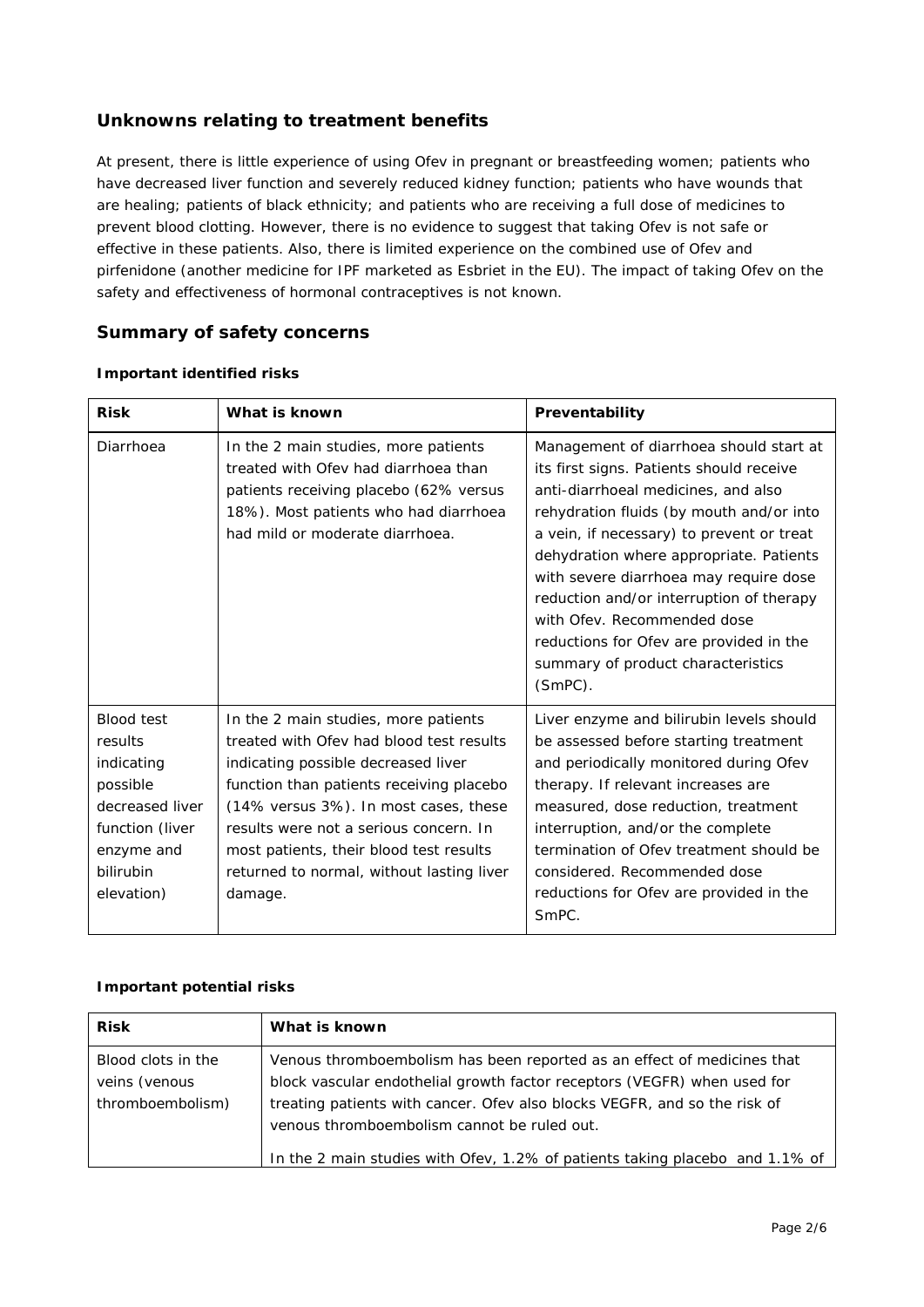| <b>Risk</b>                                                                 | What is known                                                                                                                                                                                                                                                                                                                                                                                                                                                                                                                                                                                                                                                                                        |  |  |  |
|-----------------------------------------------------------------------------|------------------------------------------------------------------------------------------------------------------------------------------------------------------------------------------------------------------------------------------------------------------------------------------------------------------------------------------------------------------------------------------------------------------------------------------------------------------------------------------------------------------------------------------------------------------------------------------------------------------------------------------------------------------------------------------------------|--|--|--|
|                                                                             | patients in the Ofev arm had venous thromboembolism.                                                                                                                                                                                                                                                                                                                                                                                                                                                                                                                                                                                                                                                 |  |  |  |
| Blood clots in the<br>arteries (arterial<br>thromboembolism)                | In the 2 main studies with Ofev, 0.7% of patients taking placebo and 2.5% of<br>patients taking Ofev had arterial thromboembolism. Although there were more<br>patients with arterial thromboembolism in the Ofev group than in the placebo<br>group, the relatively small number of events reported overall makes it difficult<br>to say with certainty that taking Ofev increased the likelihood of having<br>arterial thromboembolism.                                                                                                                                                                                                                                                            |  |  |  |
| Bleeding                                                                    | Medicines that block VEGFR might be associated with an increased risk of<br>bleeding, and so this risk cannot be ruled out for Ofev.                                                                                                                                                                                                                                                                                                                                                                                                                                                                                                                                                                 |  |  |  |
|                                                                             | In the 2 main studies with Ofev, more patients treated with Ofev than with<br>placebo had bleeding events (10% versus 8%). However, since the difference<br>is small, it is not possible to say with certainty whether taking Ofev increased<br>the likelihood of a patient having bleeding events. Most patients who<br>experienced bleeding had nose bleeds and/or bruises.                                                                                                                                                                                                                                                                                                                        |  |  |  |
| Perforation (hole) in<br>certain internal<br>organs of the                  | Perforation of the digestive tract may be an effect of medicines that prevent or<br>reduce the formation of new blood vessels (angiogenesis). As Ofev is also<br>thought to reduce angiogenesis, the risk of perforation cannot be ruled out.                                                                                                                                                                                                                                                                                                                                                                                                                                                        |  |  |  |
| digestive tract such<br>as the stomach<br>(gastrointestinal<br>perforation) | In the 2 main studies with Ofev, 2 patients on Ofev had a perforation in the<br>digestive tract. It is not possible to say with certainty whether taking Ofev<br>increases the likelihood of a patient having a gastrointestinal perforation.                                                                                                                                                                                                                                                                                                                                                                                                                                                        |  |  |  |
|                                                                             | Treatment with Ofev should be permanently stopped in patients who develop<br>a perforation in the digestive tract.                                                                                                                                                                                                                                                                                                                                                                                                                                                                                                                                                                                   |  |  |  |
| Liver dysfunction<br>(hepatic failure)                                      | Events related to liver failure have been observed in studies with Ofev. In the<br>main studies, 10 patients experienced events related to liver failure, fibrosis or<br>cirrhosis (liver scarring), and other liver damage-related conditions compared<br>with 1 patient taking placebo. Three of the 10 cases were considered serious<br>and 5 patients were said to have recovered. Liver function tests should be<br>performed before starting treatment with Ofev, and periodically thereafter. If<br>any liver test elevations are associated with clinical signs or symptoms of liver<br>injury, such as jaundice (yellowing of the skin and eyes), treatment with Ofev<br>should be stopped. |  |  |  |
| <b>Birth defects</b><br>(teratogenicity)                                    | Ofev has not been investigated in pregnant women. The properties of Ofev<br>suggest that treatment may cause adverse effects on the embryo/fetus; this<br>was confirmed in a non-clinical study. Therefore, women should not be treated<br>with Ofev during pregnancy and should use adequate contraception during<br>and for at least 3 months after the last dose of Ofev.                                                                                                                                                                                                                                                                                                                         |  |  |  |
| Heart (cardiac) failure                                                     | Some medicines belonging to the same class as Ofev may cause heart<br>problems such as heart failure or congestive heart failure (heart disease where<br>the heart cannot pump enough blood around the body). Very few patients in<br>the Ofev clinical trial programme experienced heart failure, and there were no<br>meaningful differences between patients treated with Ofev and those who<br>received placebo.                                                                                                                                                                                                                                                                                 |  |  |  |
| Alteration of the                                                           | QT prolongation has been observed with some medicines belonging to the                                                                                                                                                                                                                                                                                                                                                                                                                                                                                                                                                                                                                               |  |  |  |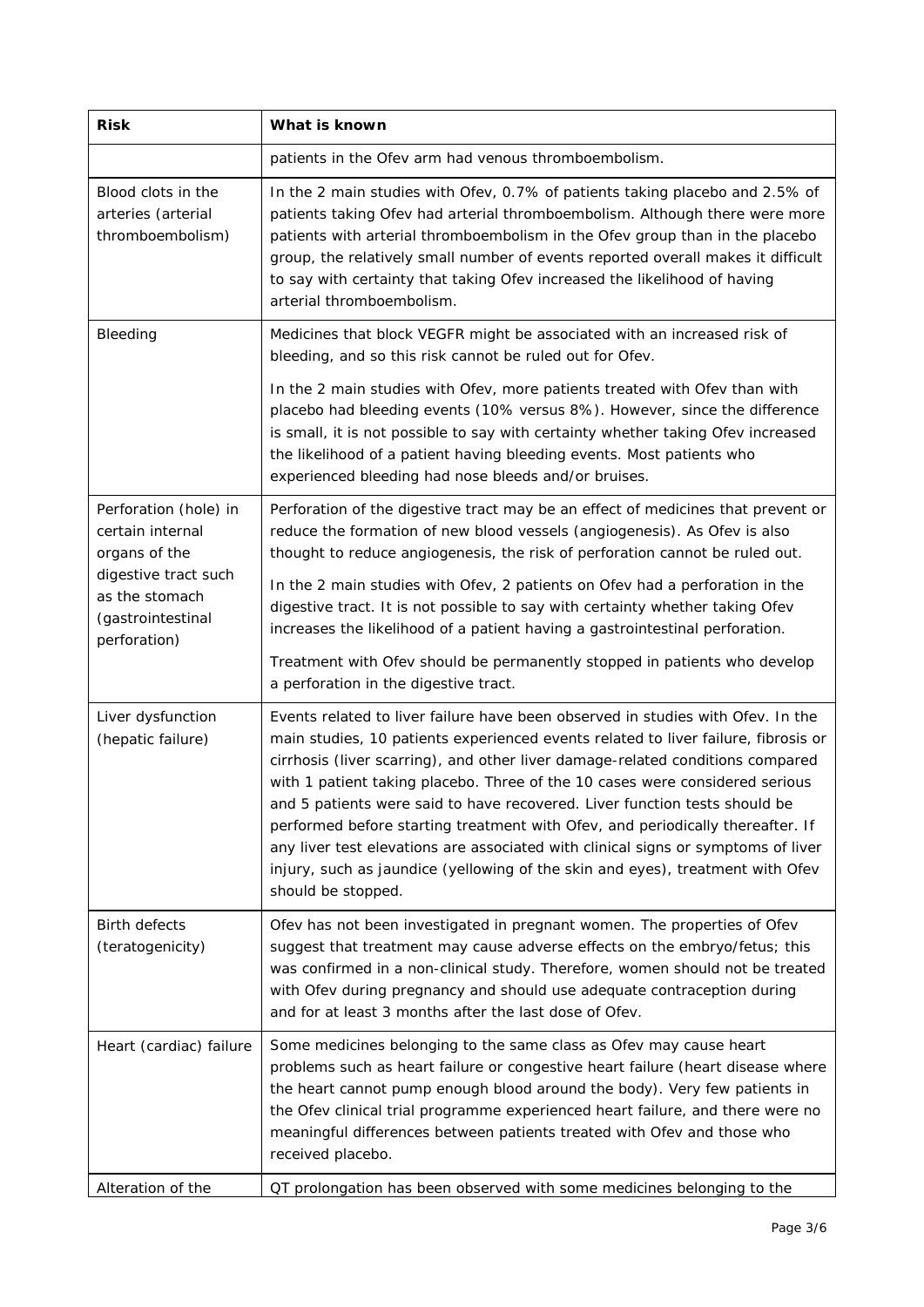| <b>Risk</b>            | What is known                                                             |
|------------------------|---------------------------------------------------------------------------|
| electrical activity of | same class as Ofev. However, there is no evidence that Ofev treatment     |
| the heart (QT          | increases the risk for QT prolongation based on clinical and non-clinical |
| prolongation)          | studies.                                                                  |

#### *Missing information*

| <b>Risk</b>                                                                                                                               | What is known                                                                                                                                                                                                                                                                                                                                                                                                                                                                |
|-------------------------------------------------------------------------------------------------------------------------------------------|------------------------------------------------------------------------------------------------------------------------------------------------------------------------------------------------------------------------------------------------------------------------------------------------------------------------------------------------------------------------------------------------------------------------------------------------------------------------------|
| Treatment of patients<br>with decreased liver<br>function (hepatic<br>impairment)                                                         | Patients with decreased liver function (shown by aspartate aminotransferase<br>and/or alanine aminotransferase and/or bilirubin more than 1.5 the upper limit<br>of normal) were excluded from the clinical studies with Ofev. There is not<br>enough information to fully assess whether there is a risk from Ofev treatment<br>to patients with decreased liver function. Information from post-marketing<br>experience will improve understanding of this issue.          |
| Treatment of black<br>patients                                                                                                            | Specific races or ethnicities were not excluded from the clinical trials with Ofev<br>in IPF. However, the proportion of black people in the 2 main studies with<br>Ofev was low (2 patients, both in the Ofev treatment arm). There was no<br>evidence to suggest that Ofev is less effective or less safe in black patients<br>than in patients of other races or ethnicities. Nevertheless, more information<br>from post-marketing experience is needed to confirm this. |
| Treatment of patients<br>with healing wounds                                                                                              | Due to its mode of action, Ofev may slow the healing of wounds. In the 2<br>main studies with Ofev, wound healing was not identified as a safety concern.<br>Nevertheless, further data is needed from post-marketing experience to fully<br>exclude this potential safety issue.                                                                                                                                                                                            |
| Treatment of patients<br>with severely reduced<br>kidney function<br>(severe renal<br>impairment or end<br>stage renal disease)           | Only 1 patient in the 2 main studies with Ofev had severely reduced kidney<br>function (severe renal impairment). There is not enough information to fully<br>assess whether there is a risk from Ofev treatment to patients with severely<br>reduced kidney function. Collecting more information from post-marketing<br>experience will improve understanding of this issue.                                                                                               |
| Treatment of patients<br>receiving a full dose<br>of medicines to<br>prevent blood clotting<br>(full-dose therapeutic<br>anticoagulation) | Due to its mode of action, Ofev may increase the risk of bleeding. As a<br>precautionary measure, patients taking part in the 2 main studies with Ofev<br>were not allowed to take any medications that prevented blood clotting. As a<br>result, there is no information on the treatment of these patients with Ofev.<br>Collecting more information from post-marketing experience will improve<br>understanding of this issue.                                           |
| Interaction of Ofev<br>with hormonal<br>contraceptives                                                                                    | The potential for interactions of Ofev with hormonal contraceptives has not<br>been explored but is considered to be low. As a precaution, barrier methods<br>(e.g. condoms) should be applied as a second form of contraception, to avoid<br>pregnancy.                                                                                                                                                                                                                     |
| Taking Ofev at the<br>same time as<br>pirfenidone<br>(concomitant                                                                         | Information on taking Ofev and pirfenidone (another medicine used to treat<br>IPF) at the same time is limited. In 13 Japanese patients taking both Ofev and<br>pirfenidone, the uptake of pirfenidone by the body was not affected, but the<br>uptake of Ofev tended to be reduced. However, no meaningful conclusions can                                                                                                                                                  |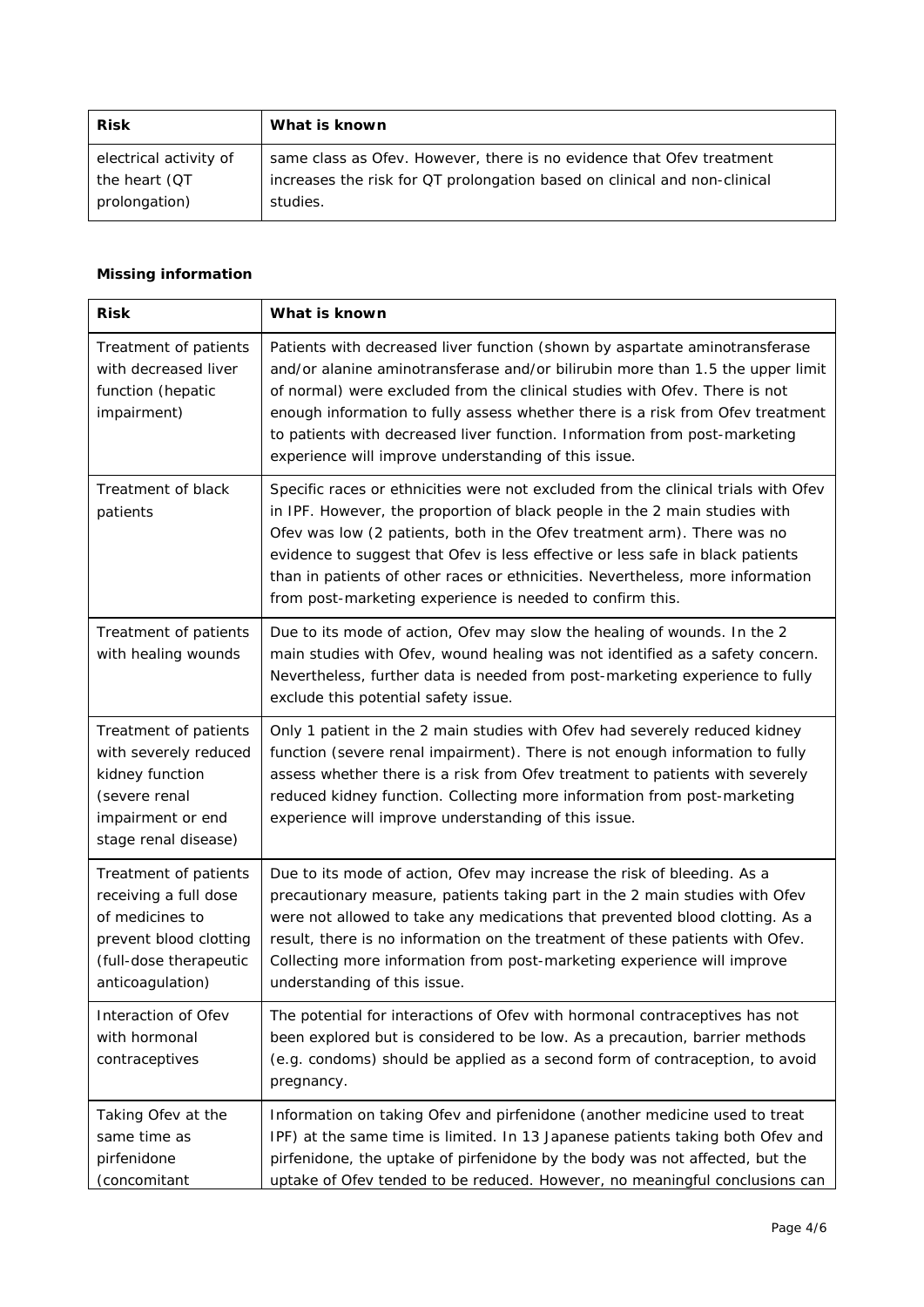| <b>Risk</b>                         | What is known                                                                                                                                                                                                                                                                                                 |
|-------------------------------------|---------------------------------------------------------------------------------------------------------------------------------------------------------------------------------------------------------------------------------------------------------------------------------------------------------------|
| treatment)                          | be drawn as the study involved only a small number of patients who took both<br>medications for only a short period of time.                                                                                                                                                                                  |
| Treatment of<br>breastfeeding women | There is no information about whether breastfed babies could be exposed to<br>Ofev through their mother's milk. Preclinical studies showed that small<br>amounts of Ofev were secreted into milk of rats. Therefore, a risk cannot be<br>excluded. Mothers should stop breastfeeding if they are taking Ofev. |

# **Summary of risk minimisation measures by safety concern**

All medicines have a summary of product characteristics (SmPC) which provides physicians, pharmacists and other healthcare professionals with details on how to use the medicine, and also describes the risks and recommendations for minimising them. Information for patients is available in lay language in the package leaflet. The measures listed in these documents are known as 'routine risk minimisation measures'.

The SmPC and the package leaflet are part of the medicine's product information. The product information for Ofev can be found on [Ofev's EPAR page.](http://www.ema.europa.eu/ema/index.jsp?curl=/pages/medicines/human/medicines/003821/human_med_001834.jsp)

This medicine has no additional risk minimisation measures.

#### **Planned post-authorisation development plan**

| Study/activity<br>(including study<br>number)                                                                           | <b>Objectives</b>                                                                                                                                                                 | <b>Safety concerns</b><br>/efficacy issue<br>addressed                                                  | <b>Status</b> | <b>Planned date for</b><br>submission of<br>(interim and)<br>final results |
|-------------------------------------------------------------------------------------------------------------------------|-----------------------------------------------------------------------------------------------------------------------------------------------------------------------------------|---------------------------------------------------------------------------------------------------------|---------------|----------------------------------------------------------------------------|
| Trial 1199.200 -<br>nintedanib in<br>volunteers with<br>hepatic<br>impairment.                                          | To assess the<br>pharmacokinetics<br>(how nintedanib is<br>handled by the<br>body) and safety<br>of nintedanib<br>treatment in<br>patients with<br>hepatic (liver)<br>impairment. | Missing<br>information $-$<br>treatment of<br>patients with<br>hepatic<br>impairment.                   | Planned       | May 2016 (first<br>patient in planned<br>for Nov 2014)                     |
| Trial 1199.229 -<br>open-label<br>nintedanib-<br>pirfenidone drug-<br>drug interaction<br>study in patients<br>with IPF | To evaluate<br>pharmacokinetics<br>of nintedanib and<br>pirfenidone in<br>patients with IPF                                                                                       | Missing<br>information $-$<br>simultaneous<br>treatment (drug-<br>drug interaction)<br>with pirfenidone | Planned       | Fourth quarter<br>2016                                                     |

#### *List of studies in post-authorisation development plan*